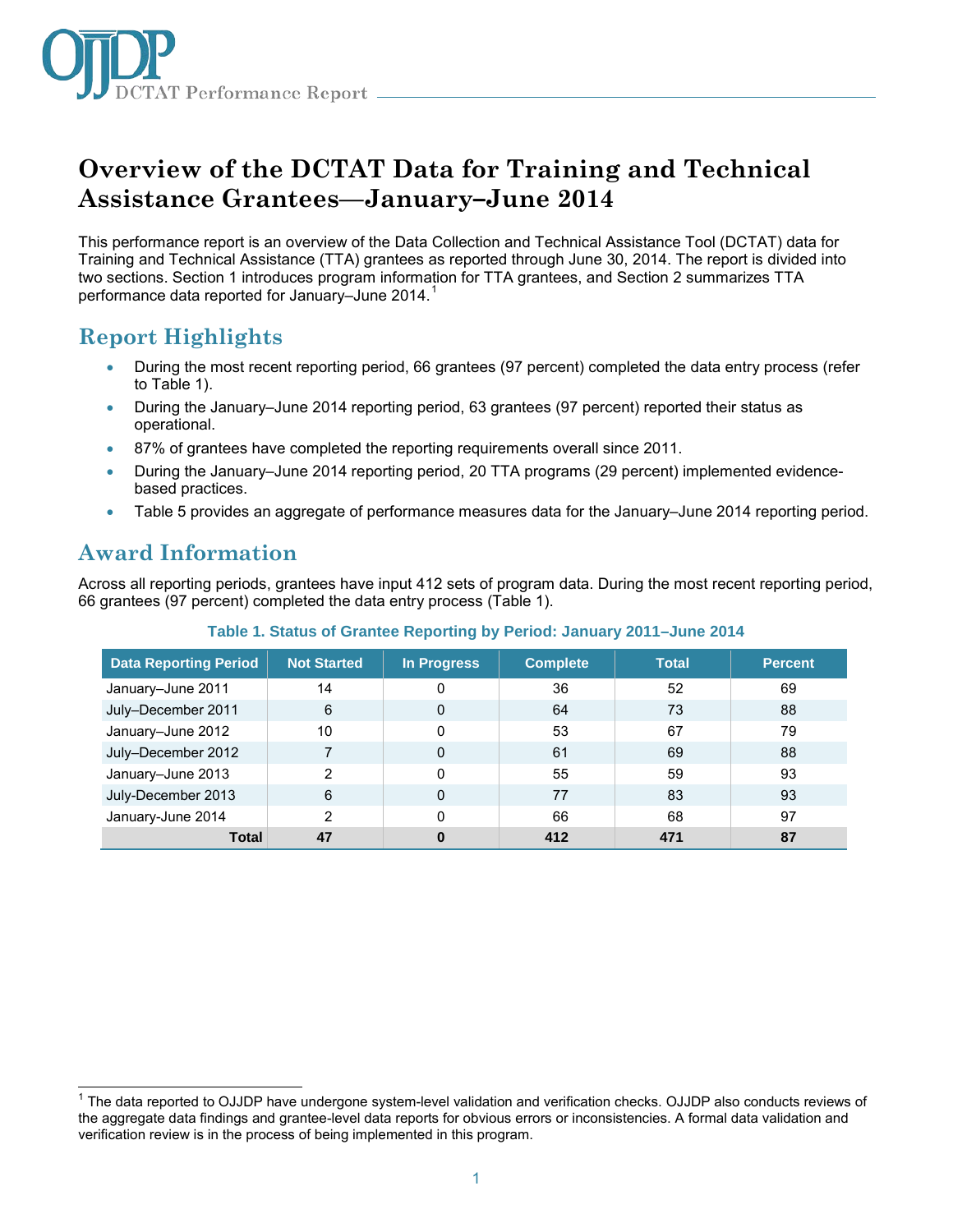Over the past 7 reporting periods, the percentage of grantees who have completed the reporting requirements is captured in Figure 1 below. Overall, the percentage of compliance for all reporting periods is 87%.





Table 2 presents aggregate demographic data for January 2013 to June 2014. More specifically, the numbers in Table 2 represent the population actually served by TTA grantees during the project period. There have been slight variations in the population served across reporting periods due to a fluctuation in the total number of grantees. Targeted services include any approaches specifically designed to meet the needs of the intended population (e.g., gender-specific, culturally based, and developmentally appropriate services).

|                                                      | <b>Grantees Serving Group During Project Period</b> |                                        |    |
|------------------------------------------------------|-----------------------------------------------------|----------------------------------------|----|
| <b>Population</b>                                    | January-June 2013                                   | July-December 2013   January-June 2014 |    |
| <b>Race/Ethnicity</b>                                |                                                     |                                        |    |
| American Indian/Alaska Native                        | 9                                                   | 13                                     | 13 |
| Asian                                                |                                                     | 10                                     | 9  |
| Black/African American                               | 9                                                   | 12                                     | 11 |
| Hispanic or Latino (of Any Race)                     | 9                                                   | 12                                     | 11 |
| Native Hawaiian and Other Pacific<br><b>Islander</b> | 6                                                   | 9                                      | 7  |
| <b>Other Race</b>                                    | 8                                                   | 11                                     | 8  |
| White/Caucasian                                      | 19                                                  | 11                                     | 10 |
| Caucasian/Non-Latino                                 | 10                                                  | 10                                     | 9  |
| Youth Population Not Served Directly                 | 44                                                  | 58                                     | 52 |
| <b>Justice System Status</b>                         |                                                     |                                        |    |
| At-Risk Population (No Prior Offense)                | 4                                                   | 6                                      | 8  |
| <b>First Time Offenders</b>                          | 4                                                   |                                        | 9  |
| <b>Repeat Offenders</b>                              | 3                                                   | 10                                     | 9  |
| Sex Offenders                                        | $\overline{2}$                                      | 4                                      | 5  |
| <b>Status Offenders</b>                              | 4                                                   | 7                                      | 8  |
| <b>Violent Offenders</b>                             | 3                                                   | 4                                      | 6  |
| Youth Population Not Served Directly                 | 52                                                  | 65                                     | 55 |

### **Table 2. Grantees Serving Target Populations: January 2013–June 2014**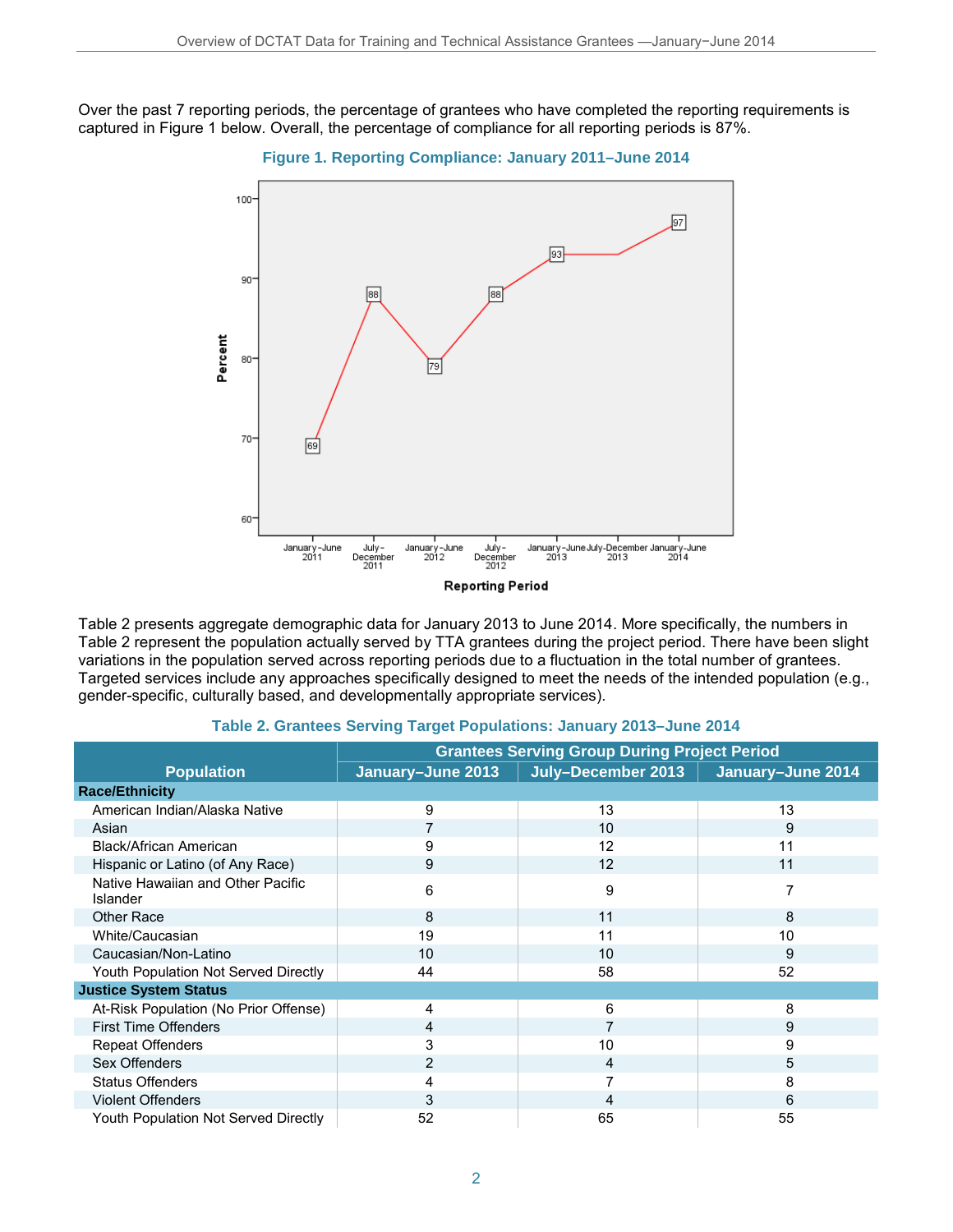| <b>Gender</b>                        |    |    |    |  |
|--------------------------------------|----|----|----|--|
| Male                                 | 10 | 13 | 13 |  |
| Female                               | 10 | 13 | 14 |  |
| Youth Population Not Served Directly | 46 | 59 | 53 |  |
| Age                                  |    |    |    |  |
| $0 - 10$                             | 3  | 6  | 5  |  |
| $11 - 18$                            | 9  | 13 | 15 |  |
| Over 18                              | 8  | 11 | 12 |  |
| Youth Population Not Served Directly | 46 | 57 | 52 |  |
| <b>Geographic Area</b>               |    |    |    |  |
| Rural                                | 10 | 12 | 13 |  |
| Suburban                             | 9  | 11 | 11 |  |
| Tribal                               | 9  | 12 | 12 |  |
| Urban                                | 10 | 12 | 12 |  |
| Youth Population Not Served Directly | 45 | 58 | 53 |  |

# **Evidence-Based Programs**

Evidence-based programs include programs that follow a model of success proven by academic research efforts. Evidence-based programs are often implemented in OJJDP grant programs. During the January–June 2014 reporting period, 20 TTA programs (29 percent) implemented evidence-based practices and 48 programs (71 percent) did not (Figure 2). A total funding of \$96,810,721 was awarded to operational TTA programs during the reporting period. Of this funding, \$21,348,572 (22 percent) was used to support programs that implement evidencebased practices (Figure 3).



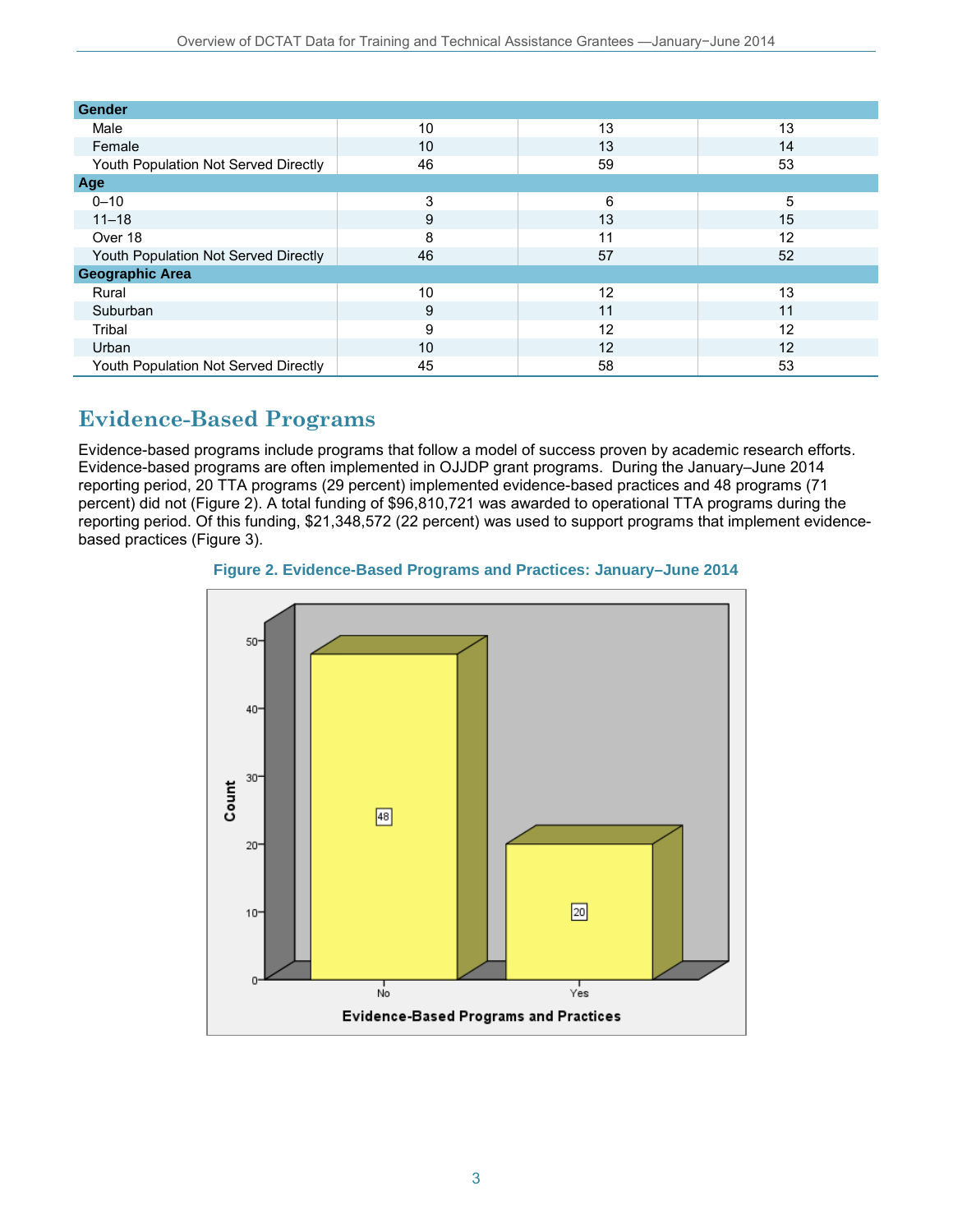

**Figure 3. Grant Funds for Evidence-Based Programs and Practices: January–June 2014**

A significant number of TTA providers are implementing evidence-based programs and/or practices. During the January-June 2014 reporting period, 20 programs (29 percent) implemented such practices. The current reporting period shows a slight decrease in evidence-based programs compared with the July–December 2013 reporting period (Figure 4). This may be partly because a large number of programs funded by the TTA program grant have expended their funding, and fewer of them are reporting performance measures data.



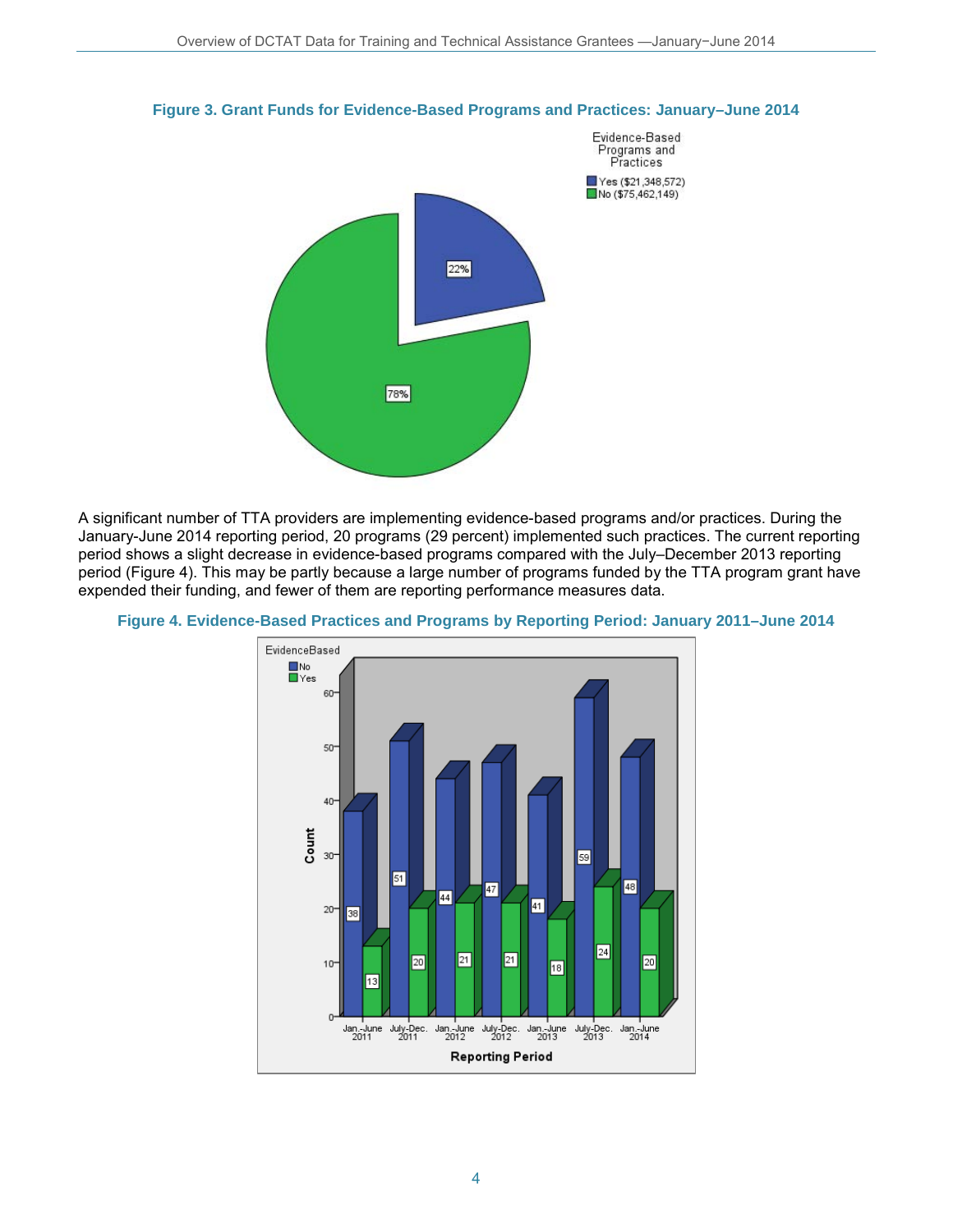The most frequently funded implementing agencies for TTA providers for the January–June 2014 reporting period were with nonprofit community-based organizations (33), followed by juvenile justice organizations (14) and schools or other educational organizations (9; Figure 5).



**Figure 5. Implementing Agencies: January–June 2014**

During the January–June 2014 reporting period, 63 grantees (97 percent) reported their status as operational. These grantees expended grant funds toward training and technical assistance activities during the reporting period. 2 grantees (3 percent) reported their status as not operational, meaning they did not expend grant funds toward program activities during the reporting period. These results are shown by grantee count and by percent in Figures 6a and 6b.



**Figure 6a. Operational Status (Grantee Count): January–June 2014**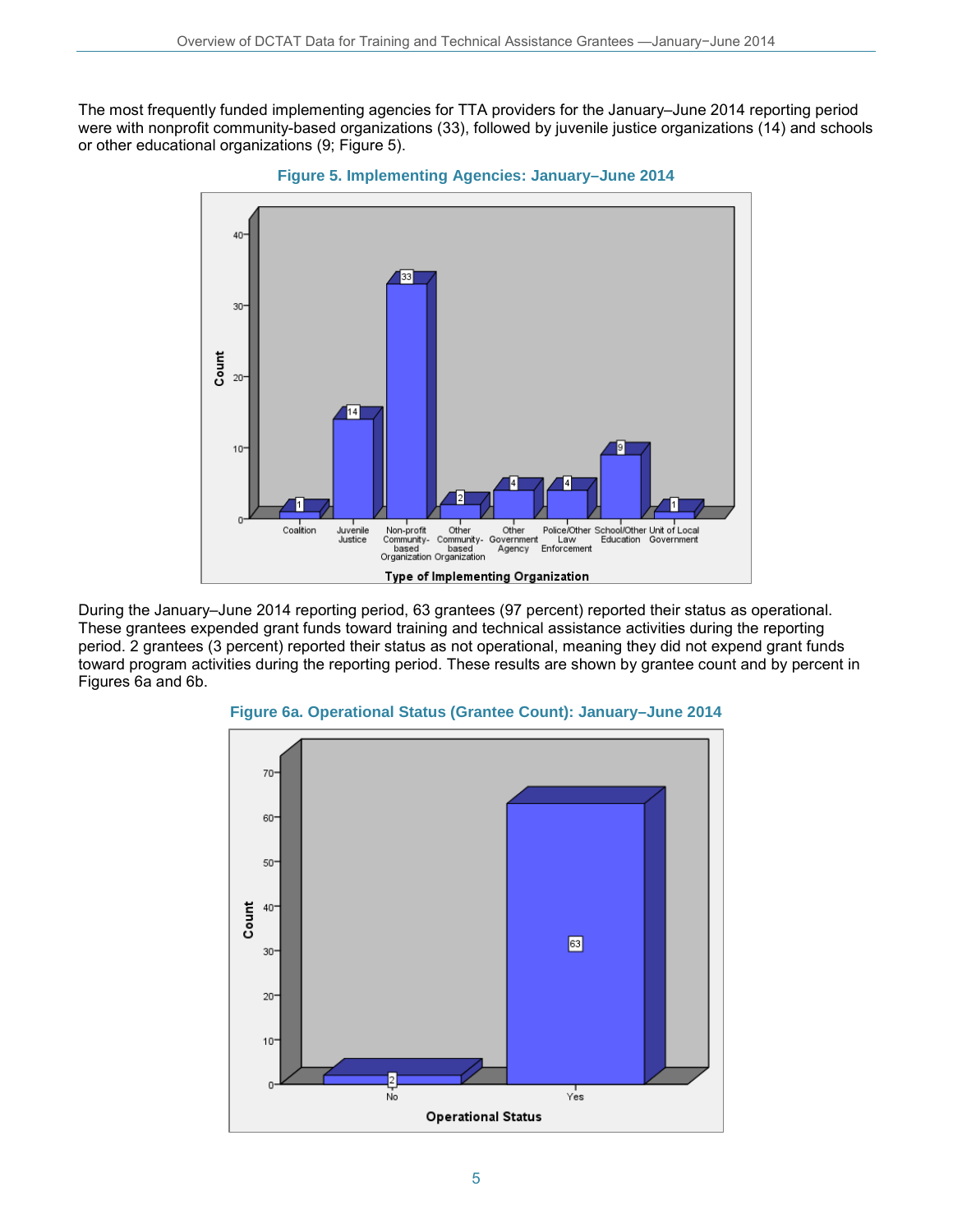

#### **Figure 6b. Operational Status (Percent): January–June 2014**

Table 3 shows the number of grants awarded by state or district during the January–June 2014 reporting period. The greatest numbers of grants were awarded to the District of Columbia with 10 grants and California with 8 grants. Wisconsin and Nevada received the largest amounts of Federal funding (Table 4).

| <b>Grantee State,</b><br><b>Territory, or District</b> | <b>Count</b> | <b>Grantee State,</b><br><b>Territory, or District</b> | <b>Count</b>   |
|--------------------------------------------------------|--------------|--------------------------------------------------------|----------------|
| AK                                                     | 1            | <b>MS</b>                                              |                |
| AL                                                     | 3            | MT                                                     | 1              |
| AZ                                                     | 1            | <b>NV</b>                                              | 6              |
| CA                                                     | 8            | <b>NY</b>                                              | 2              |
| <b>CT</b>                                              | 1            | OK                                                     | 3              |
| DC                                                     | 10           | <b>OR</b>                                              | 2              |
| FL.                                                    | 3            | <b>TN</b>                                              | $\overline{2}$ |
| IA                                                     | 1            | UT                                                     | 1              |
| IL                                                     | 1            | <b>VA</b>                                              | 5              |
| <b>KY</b>                                              | 4            | <b>WA</b>                                              | 1              |
| MA                                                     | 4            | WI                                                     | 6              |
| <b>MD</b>                                              |              |                                                        |                |

#### **Table 3. Number of Grants Awarded by State or District: January–June 2014**

### **Table 4. Total Award Amount by State or District (Dollars): January–June 2014**

| <b>Grantee State,</b><br><b>Territory, or District</b> | <b>Grant Amount</b><br>(Dollars) | <b>Grantee State,</b><br><b>Territory, or District</b> | <b>Grant Amount</b><br>(Dollars) |
|--------------------------------------------------------|----------------------------------|--------------------------------------------------------|----------------------------------|
| AK                                                     | \$500,000                        | <b>MS</b>                                              | \$750,000                        |
| <b>AL</b>                                              | \$2,602,441                      | MT                                                     | \$100,000                        |
| AZ                                                     | \$325,000                        | <b>NV</b>                                              | \$12,514,145                     |
| <b>CA</b>                                              | \$9,552,243                      | <b>NY</b>                                              | \$791,172                        |
| <b>CT</b>                                              | \$347,500                        | OK                                                     | \$1,759,806                      |
| <b>DC</b>                                              | \$7,830,868                      | <b>OR</b>                                              | \$1,725,000                      |
| FL.                                                    | \$11,478,711                     | <b>TN</b>                                              | \$367,042                        |
| IA                                                     | \$100,000                        | UT                                                     | \$100,000                        |
| IL                                                     | \$100,000                        | <b>VA</b>                                              | \$6,105,871                      |
| <b>KY</b>                                              | \$2,419,992                      | <b>WA</b>                                              | \$7,867,521                      |
| <b>MA</b>                                              | \$5,137,743                      | WI                                                     | \$15,677,837                     |
| <b>MD</b>                                              | \$8.657.829                      |                                                        |                                  |